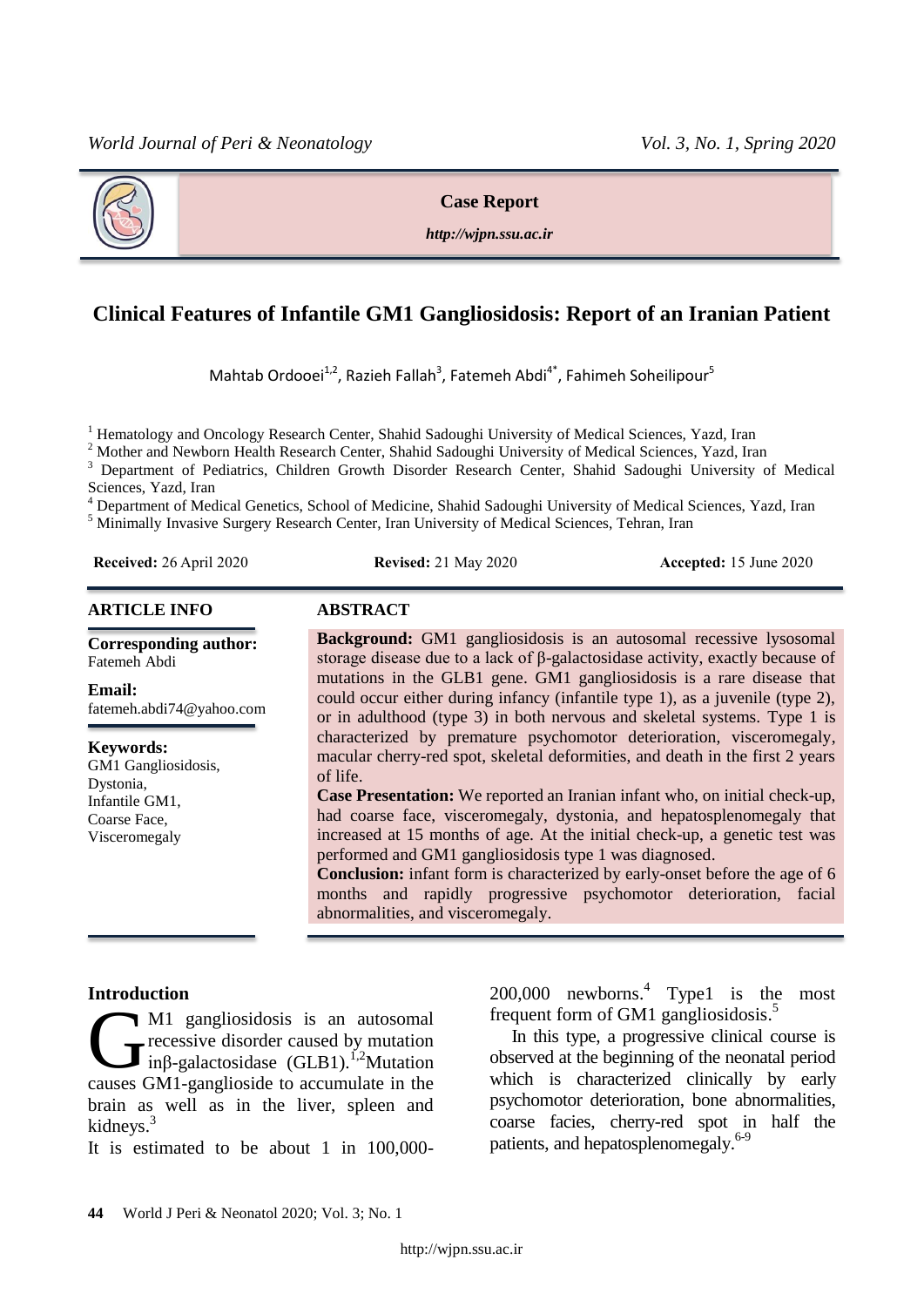We present a case of infantile GM1 gangliosidosis borne with coarse face.

#### **Case Presentation**

The patient, a one-year-old male infant, the only child of parents of a first-degree consanguineous marriage, was born with coarse face, visceromegaly, and dystonia (Figure 1). At age of 6 months, he was a floppy infant with a seizure and the cherry-red spot test was negative but in check-up at 8 months was observed cherry-red spot. Significant psychomotor retardation, abolished tendon reflexes and increased hepatosplenomegaly was found at age of 15 months.



Figure 1. Coarse face

At the initial check-up, a genetic test was performed and GM1 gangliosidosis type1 was diagnosed. MRI test show brain atrophy and ophthalmological examination suggested just cherry red spot and there was no other vision problem.

DNA was extracted from proband peripheral blood for whole exome sequencing and then fragmented by sonication and purification by electrophoresis. The ends of the segments became blunt then ligated with adapter forked oligonucleotides to form

paired-end libraries. These libraries were sent for whole genome sequencing

The read sequence was aligned using the human reference genome sequence 37 (hg 19).

Variant including SNPs and INDEL calling and genotyping were used GATK tools (v2.2). Then shortlisted annotated variants were analyzed for detection of pathogenic variants and phenotype genotype correlation. The pathogenicity of the variants is determined by Varsome (https://varsome.com) and UMD predictor (http://umd-predictor.eu).

The results showed a homozygous mutation of the GLB1 (reference sequences: NM\_000404.4) gene. We validated SNV identified by WES in proband and his parents using Sanger sequencing of PCR amplified products. PCR primer was designed using perprimer and gene runner software. Primer blast was done in NCBI primer blast  $(\text{https://www.ncbi.nlm.nih.gov})\rightarrow \text{tools}$ primer-blast). The sequence of GLB1 forward primer and GLB1 revers are 3'AAACCTCCACCTCAAGCC5' and 3'CCTGTGACGTAGATAGAGAAGAC5', respectively.

#### **Results**

Our main goal in this study was to identify the genetic cause of the disease in a 4-monthold child. Analysis of genetic data obtained from whole exome sequencing and examining the relationship between genotype and phenotype homozygote mutation (c.C856T:p.W92X) in GLB1 (reference sequences: NM\_000404.4) gene was introduced as a candidate. The variant (c.C856T:p.W92X) is absent in population databases ClinVar (https://www.ncbi.nlm.nih.gov/clinv ar/), LOVD (https://www.lovd.nl/) gnomAD (https://gnomad.broadinsti tute.org/), 1000G and local database. Based on ACMG guidline, this variant can be classified pathogenic variant. Also, this mutation in the database HGMD (http://www.hgmd.cf.ac.uk) has the global report of gangliosidosis type I (GM1)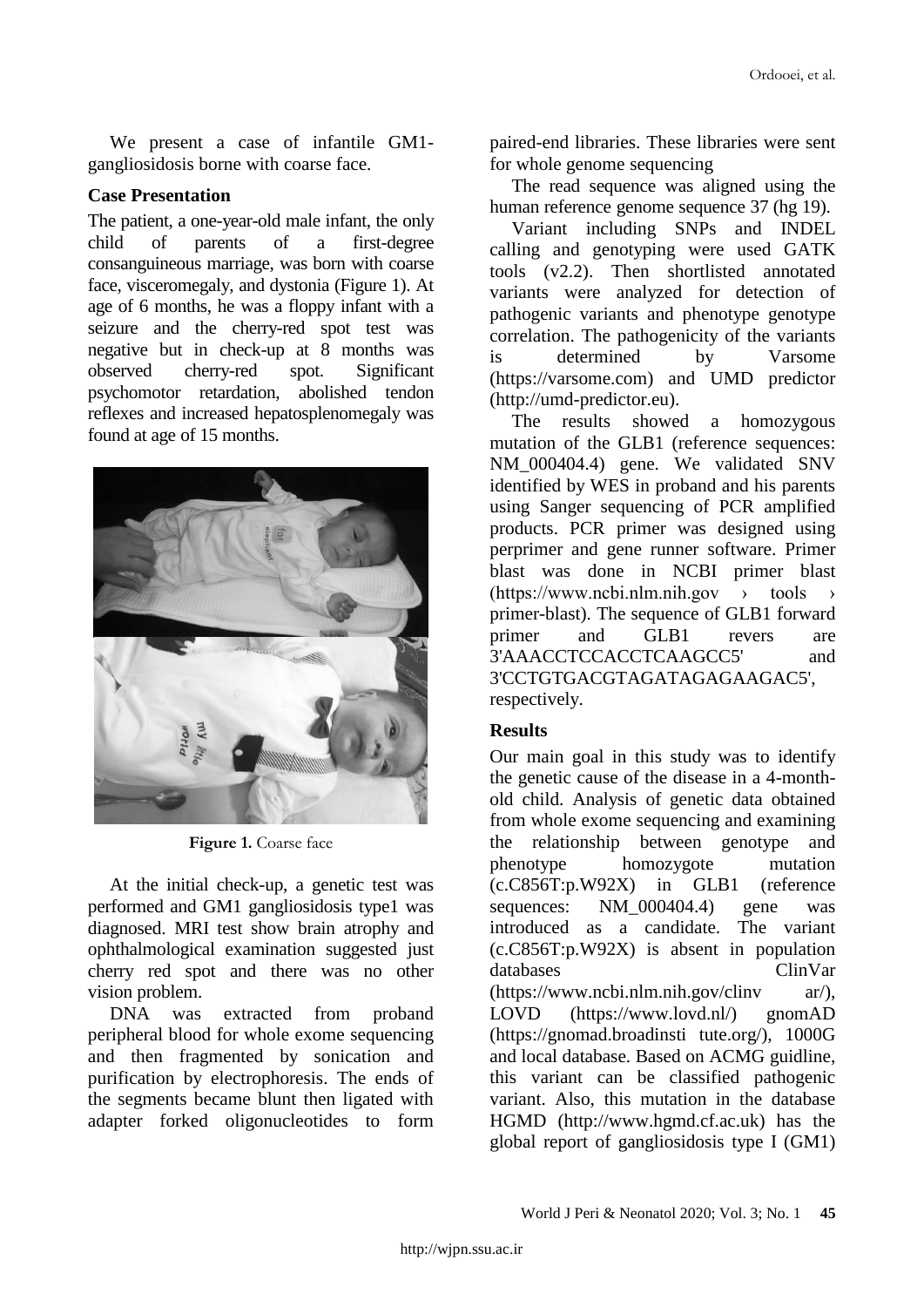that was largely consistent with the symptoms of the disease in child. GM1 gangliosidosis and Morquio B are autosomal recessive lysosomal caused by the deficiency of acid βgalactosidase due to mutations in the GLB1 gene.

GM1 deficiency of acid β-galactosidase encompasses both nervous and skeletal systems, but when it involves the skeletal system alone, it is called Morquio's disease. Because of coarse face at birth and cherry-red spot, GM1 is more possible.

Based on this evidence as well as for confirming the role of this gene in the creation of proband disease, the examination of it in the parent was carried out using the Sanger sequencing method.

The results obtained from the Sanger sequencing of the parent showed that both for this variant are healthy heterozygotes and proband is homozygout and the initial diagnosis was confirmed due to the autosomal recessive inheritance gangliosidosis type I (GM1).

#### **Discussion**

The onset of this disorder may be in utero (non-immune hydrops fetalis) or by the age of six months. Clinical signs are variable and include arrest/regression of neurological development, hypotonia, visceromegaly, macular cherry-red spots, dysostosis, and coarse facial features.

GM1 gangliosidosis and Morquio B are autosomal recessive lysosomal caused by the deficiency of acid β-galactosidase due to mutations in the GLB1 gene.

In GM1 deficiency of acid β-galactosidase both nervous and skeletal systems are involved, but when it involves the skeletal system alone, it is called Morquio's disease. Because of coarse face at birth and cherry-red spot, GM1 is more possible.

In this patient, we found a coarse face and visceromegaly at birth and dystonia. At age of 6 months had a seizure and at 8 months cherry-red spot was observed. Regression of psychomotor, tendon reflexes, and increased hepatosplenomegaly was found at age of 15 months.

## **Conclusion**

Diagnosis is based on clinical signs although classic signs are not always present at diagnosis. Biochemical and/or molecular genetic tests confirm the diagnosis. Genetic counseling should be provided to affected families. 5

## **Conflict of Interests**

Authors have no conflict of interests.

#### **Acknowledgments**

The authors would like to thank the patient's family for their cooperation in this study.

**How to Cite:** Ordooei M, Fallah R, Abdi F, Soheilipour F. Clinical Features of Infantile GM1 Gangliosidosis: Report of an Iranian Patient. World J Peri & Neonatol 2020; 3(1): 44-7. DOI: 10.18502/wjpn.v3i1.5066

#### **References**

- 1. Rita Fischetto R, Palladino V, Mancardi MM, Giacomini T, Palladino S, Gaeta A, et al. Substrate reduction therapy with Miglustat in pediatric patients with GM1 type 2 gangliosidosis delays neurological involvement: A multicenter experience. Mol Genet Genomic Med 2020; 8(10): e1371.
- 2. Deodato F, Procopio E, Rampazzo A, Taurisano R, Donati MA, Dionisi-Vici C, et al*.* The treatment of juvenile/adult GM1 gangliosidosis with Miglustat may reverse disease progression. Metab Brain Dis 2017; 32(5): 1529-36.
- 3. Przybilla MJ, Ou L, Tăbăran AF, Jiang X, Sidhu R, Kell PJ, et al. Comprehensive behavioral and biochemical outcomes of novel murine models of GM1-gangliosidosis and Morquio syndrome type B. Mol Genet Metab 2019; 126(2): 139-50.
- 4. Kara DO, Şahpaz A. Pathological findings of central nervous system, two GM1 gangliosidosis autopsy cases. Turk J Pediatr  $2019: 61(6): 953-7.$